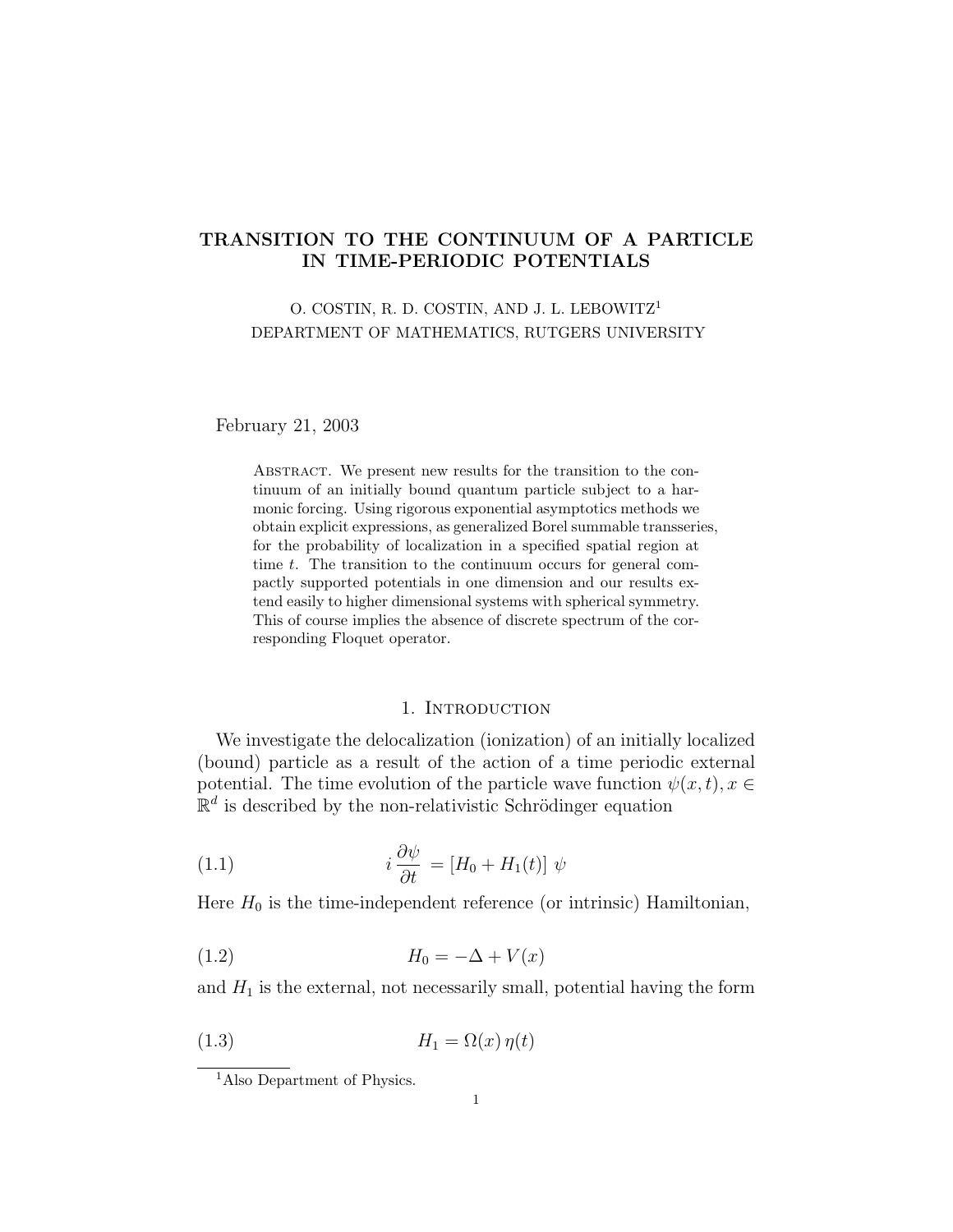with  $\eta(t) = \eta(t + 2\pi/\omega)$ ,  $\omega > 0$ . The potentials  $V(x)$  and  $\Omega(x)$  have compact support and  $V(x)$  is such that  $H_0$  has both bound and continuum (quasi-free) states. We are interested in the behavior of solutions  $\psi$  for large t, when  $\psi(x,0) \in L^2(\mathbb{R}^d)$ ,  $\int_{\mathbb{R}^d} |\psi|^2 = 1$ .

If the *survival probability* for the particle in the ball of radius  $B$  in  $\mathbb{R}^d$ ,  $\int_{|x| as  $t \to \infty$  for all B, we say that the$ particle escapes to infinity and complete ionization occurs.

The setting (1.1), (1.2), (1.3) with appropriate choices of V,  $\Omega$  and  $\eta$ (not necessarily satisfying our conditions) is common for studying the ionization of atoms and the dissociation of molecules by electromagnetic fields [1, 2, 3, 4].

We apply techniques stemming from rigorous exponential asymptotics to obtain:

- (1) Exact representation of the probability  $\mathcal{P}_B(t)$  as generalized Borel summable transseries [5, 6, 7].
- (2) Effective conditions for complete ionization. These imply ipso facto absence of discrete Floquet spectrum, see [8, 9].

Recently, Galtbayar, Jensen and K Yajima [17] obtained general results about the asymptotic behavior of the wave function in terms of the discrete spectrum of the Floquet operator. In our setting, the discrete spectrum of the Floquet operator is empty and furthermore the asymptotic expansion of the wave function is Borel summable providing a complete representation for  $t > 0$ .

#### 2. Summary of previous results

In the first model that we studied the system was one-dimensional and both  $\Omega$  and V where  $\delta$ -functions centered at the origin. Equation (1.1) then takes the form

(2.1) 
$$
i\frac{\partial \psi}{\partial t} = \left(-\frac{\partial^2}{\partial x^2} - 2\delta(x)\right)\psi - \delta(x)\eta(t)\psi, \quad x \in \mathbb{R}
$$

For  $\eta$  we took a sine-function:

$$
(2.2) \t\t \eta(t) = 2 r \sin \omega t
$$

In this case the spectrum of the unperturbed system (equation (2.1) with  $r = 0$ ) consists in one bound state  $u_b(x) = e^{-|x|}$  with energy  $E_b = -\omega_0 = -1$ , and a continuous spectrum for energies  $E = k^2 > 0$ with generalized eigenfunctions

$$
u(k,x) = \frac{1}{\sqrt{2\pi}} \left( e^{ikx} - \frac{1}{1+i|k|} e^{i|kx|} \right)
$$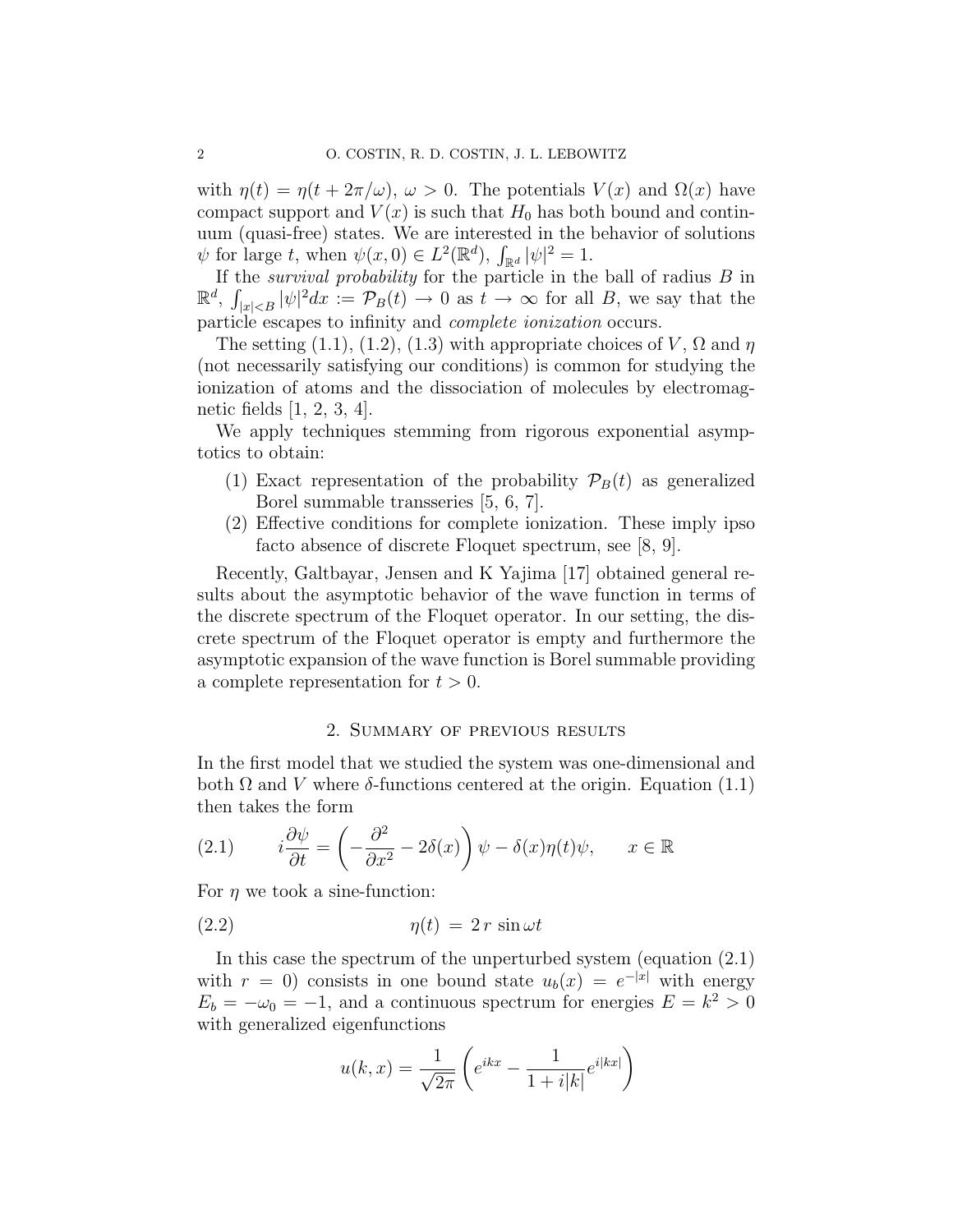The solution  $\psi$  of (2.1), (2.2) with initial condition  $\psi(x,0) = u_b(x)$ can be written as  $\psi(x;t) = \theta(t)u_b(x) + \psi_{\perp}$  (with  $\psi_{\perp}$  orthogonal to the bound state); thus  $|\theta(t)|^2$  is the survival probability in the bound state.

**Theorem 1.** For the system  $(2.1)$ ,  $(2.2)$  we have

$$
\lim_{t\to\infty} \, |\theta(t)|^2 \, = \, 0
$$

for all  $\omega$  and  $r \neq 0$ .

As noted in §3 Remark 1 of [11] the result can be extended to show  $\mathcal{P}_B(t) \to 0$  as  $t \to \infty$ .

The proof in [10] of Theorem 1 relies on showing that  $\theta$  has a (unique) rapidly convergent representation of the form

(2.3) 
$$
\theta(t) = e^{-\gamma(r;\omega)t + it} F_{\omega}(t) + \sum_{m=-\infty}^{\infty} e^{(mi\omega - i)t} h_m(t)
$$

where  $\gamma(r; \omega) > 0$ ,  $F_{\omega}$  is periodic of period  $2\pi\omega^{-1}$ , and

(2.4) 
$$
h_m(t) \sim \sum_{j=0}^{\infty} h_{m,j} t^{-3/2-j}
$$
 as  $t \to \infty$ ,  $\arg(t) \in \left(-\frac{\pi}{2}, \frac{\pi}{2}\right)$ 

One ingredient in the analysis which is worth stating in its own right is the absence of discrete spectrum of the Floquet operator associated to the problem.

**Lemma 2.** The discrete spectrum of the Floquet operator for the model (2.1), (2.2) is empty.

*Proof.* Let  $\mathcal{L}\psi(x;p) = \int_0^\infty \psi(x;t)e^{-pt}dt$  be the Laplace transform of  $\psi$  with respect to t. Set  $y_n(x) = \mathcal{L}\psi(x, i\sigma + in\omega)$  where  $n \in \mathbb{Z}$  and  $\Re(\sigma) \in [0, \omega)$  (for more details see §4.1 below). Then the  $y_n$  satisfy an infinite system of differential equations (closely related to eq. (14) of [11]) whose homogeneous part is:

$$
(2.5) \t -y''_n(x) + (-2\delta(x) + \sigma + n\omega)y_n(x) = ir\delta(x)(y_{n+1}(x) - y_{n-1}(x))
$$

An immediate calculation shows that the system (2.5) admits a nontrivial  $L^2$  solution iff the Floquet operator has nontrivial discrete spectrum. On the other hand, it can be seen that any nonzero  $L^2$  solution of (2.5) must be have  $y_n = 0$  for  $n < 0$ . Then the two-step recurrence  $(2.5)$  implies that  $y_n = 0$  for all  $n.$ 

A detailed description of the behavior of  $\theta(t)$  is found in [10], [12].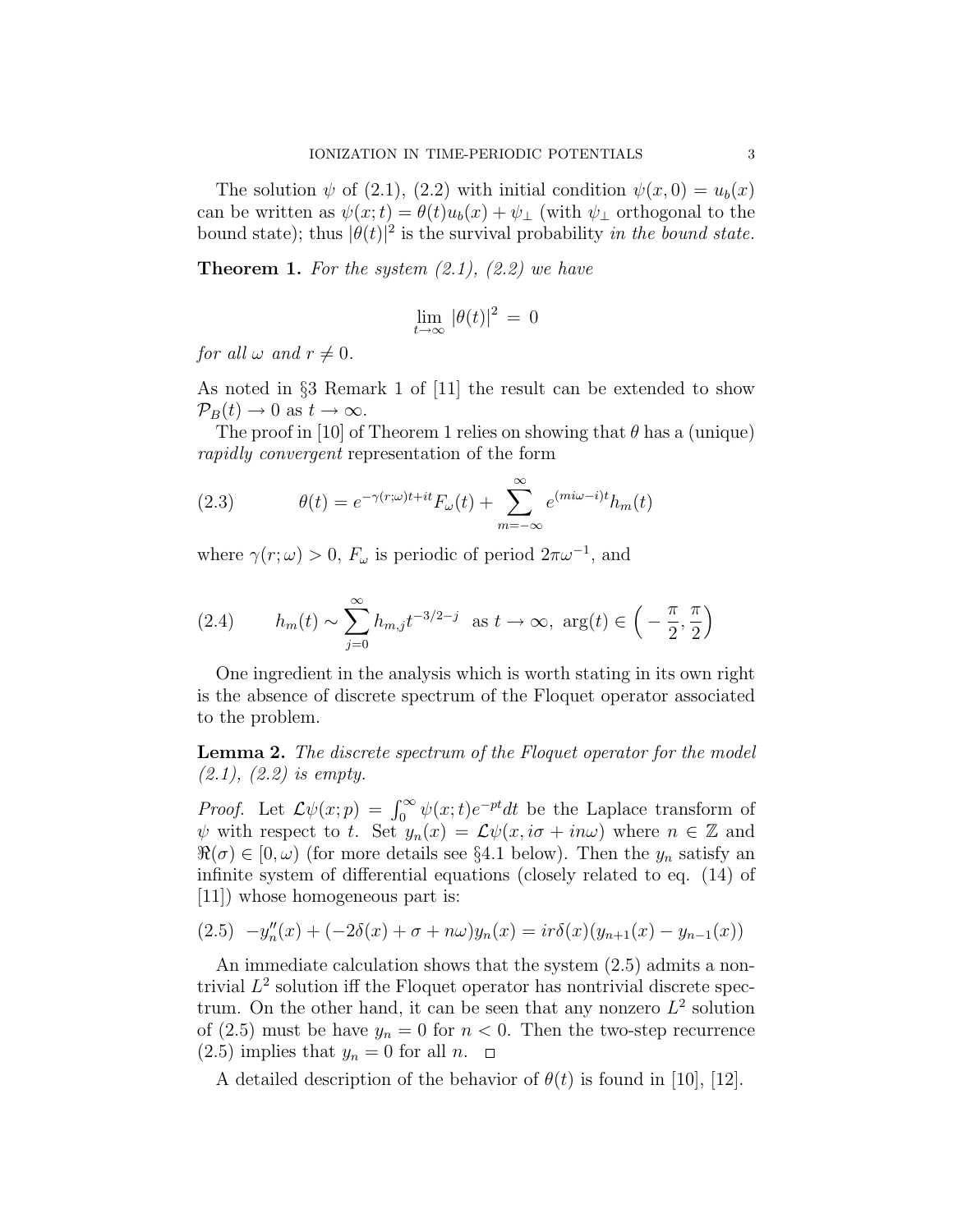2.1. General periodic  $\eta$ . The next step was to consider (2.1) for  $\eta$  a general periodic function

(2.6) 
$$
\eta(t) = \sum_{j=0}^{\infty} \left( C_j e^{i\omega j t} + \overline{C_j} e^{-i\omega j t} \right)
$$

under the assumptions that

(2.7) 
$$
\eta \not\equiv 0, \ \eta \in L^{\infty}, \text{ and } C_0 = 0
$$

It turns out that the ionizing properties of the system  $(2.1)$ ,  $(2.6)$ depend nontrivially on special properties of the Fourier coefficients: ionization occurs for generic  $\eta$ , but there are exceptions.

**Genericity condition (g).** Consider the right shift operator  $T$  on  $l_2(\mathbb{N})$  given by

$$
T(C_1, C_2, ..., C_n, ...) = (C_2, C_3, ..., C_{n+1}, ...)
$$

We say that  $C \in l_2(\mathbb{N})$  satisfies condition (g), if the Hilbert space generated by all the translates of  $C$  contains the kernel of  $T$ , i.e.,

(2.8) 
$$
e_1 \in \bigvee_{n=0}^{\infty} T^n \mathbf{C}
$$

The right side of (2.8) denotes the closure of the space generated by the  $T<sup>n</sup>C$  with  $n \geq 0$ . This condition, weaker than cyclicity, is generically satisfied. In particular it clearly holds for trigonometric polynomials.

**Theorem 3** ([11]). When condition (g) is satisfied then the system  $(2.1), (2.6)$  satisfies Theorem 1.

A simple example for which (g) does not hold is  $\mathbf{C}_{\lambda} = r(\lambda, \lambda^2, ..., \lambda^n, ...)$ (with  $|\lambda| < 1$ ) since  $C_{\lambda}$  is an eigenvector of T. It corresponds to

(2.9) 
$$
\eta(t) = 2r\lambda \frac{\lambda - \cos(\omega t)}{1 + \lambda^2 - 2\lambda \cos(\omega t)}
$$

**Theorem 4** ([11]). Consider the system (2.1) with  $\eta(t)$  of the form  $(2.9)$ . Then for any  $\omega$ , r there exists  $\lambda$  for which

$$
\lim_{t \to \infty} |\theta(t)|^2 \neq 0
$$

In this case  $\theta(t)$  approaches a quasiperiodic function as  $t \to +\infty$ . The two periods correspond to  $\omega$  and to the discrete eigenvalue of the Floquet operator. The proof of Theorem 4 gives a constructive way to find  $\lambda$  such that the Floquet operator has a discrete eigenvalue.

Theorem 4 is particularly striking in that an increase in the strength r of the forcing can lead to a suppression of ionization. We also found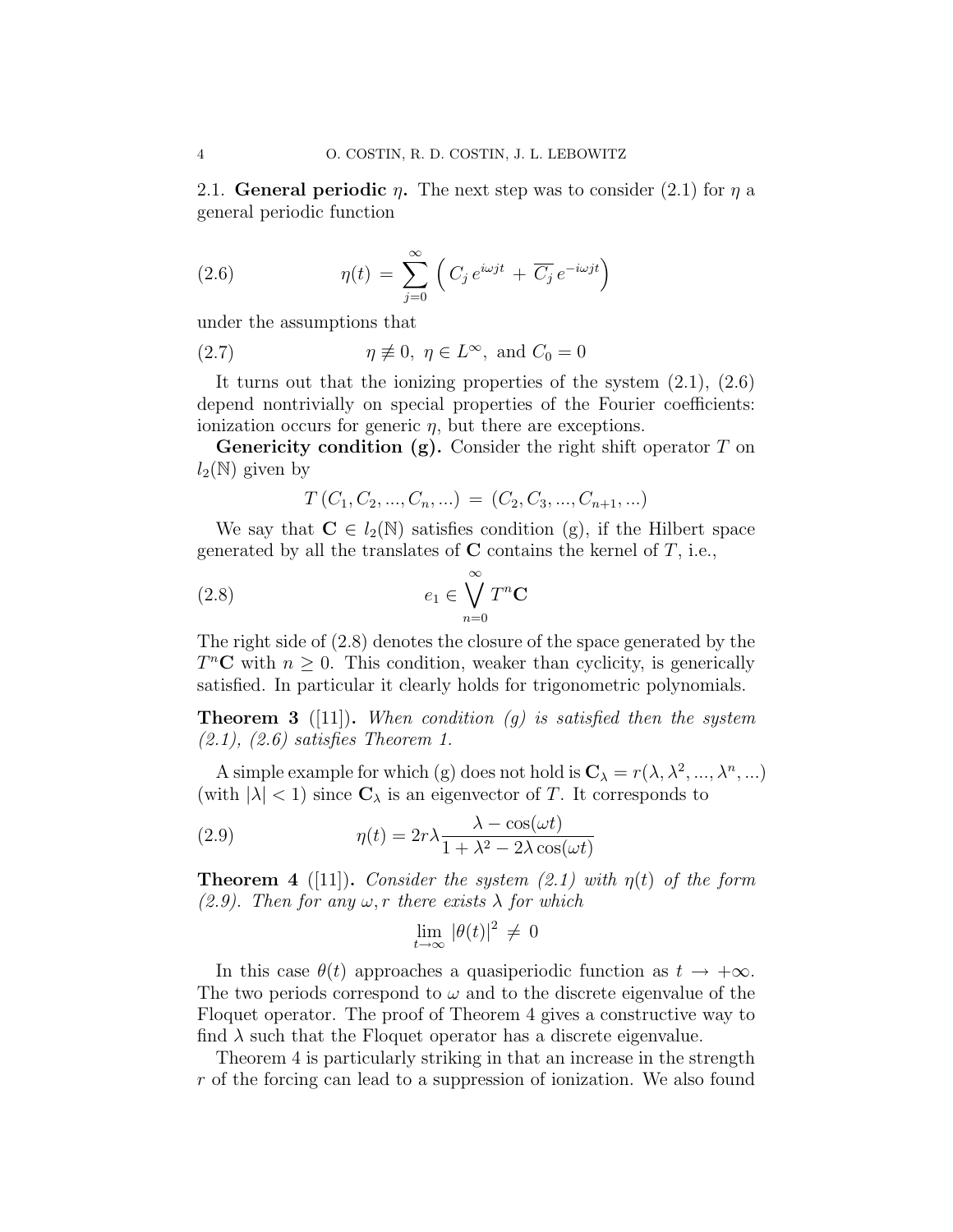

FIGURE 1. Plot of  $\log_{10} |\theta(t)|^2$  for  $a \approx 0.59$ ,  $r = 1$ .

other examples where one can adjust the parameters of the periodic forcing to prevent ionization. In particular, [13] studies the case where (1.1) takes the form

(2.10) 
$$
i\frac{\partial}{\partial t}\psi(x,t) = \left[-\frac{\partial^2}{\partial x^2} - 2\delta(x) + \Omega_{1,2}(x)r\sin\omega t\right]\psi(x,t)
$$

for  $\Omega_1(x) = 2\delta(x-a)$  or  $\Omega_2(x) = 2[\delta(x+a) - \delta(x-a)].$ 

We showed in [13] that for this system there exists a two-dimensional manifold in the  $a, r, \omega$  parameter space for which  $\theta(t)$  is asymptotically a quasi-periodic function of t; this latter behavior occurs iff  $a \geq 1/2$ . Some representative curves are shown in Fig.1.

For  $\Omega_2$  we can have localization even when the term  $-2\delta(x)$  is absent in (2.10) or  $V(x) = 0$ , i.e. the reference Hamiltonian  $H_0$  is just that of a free particle.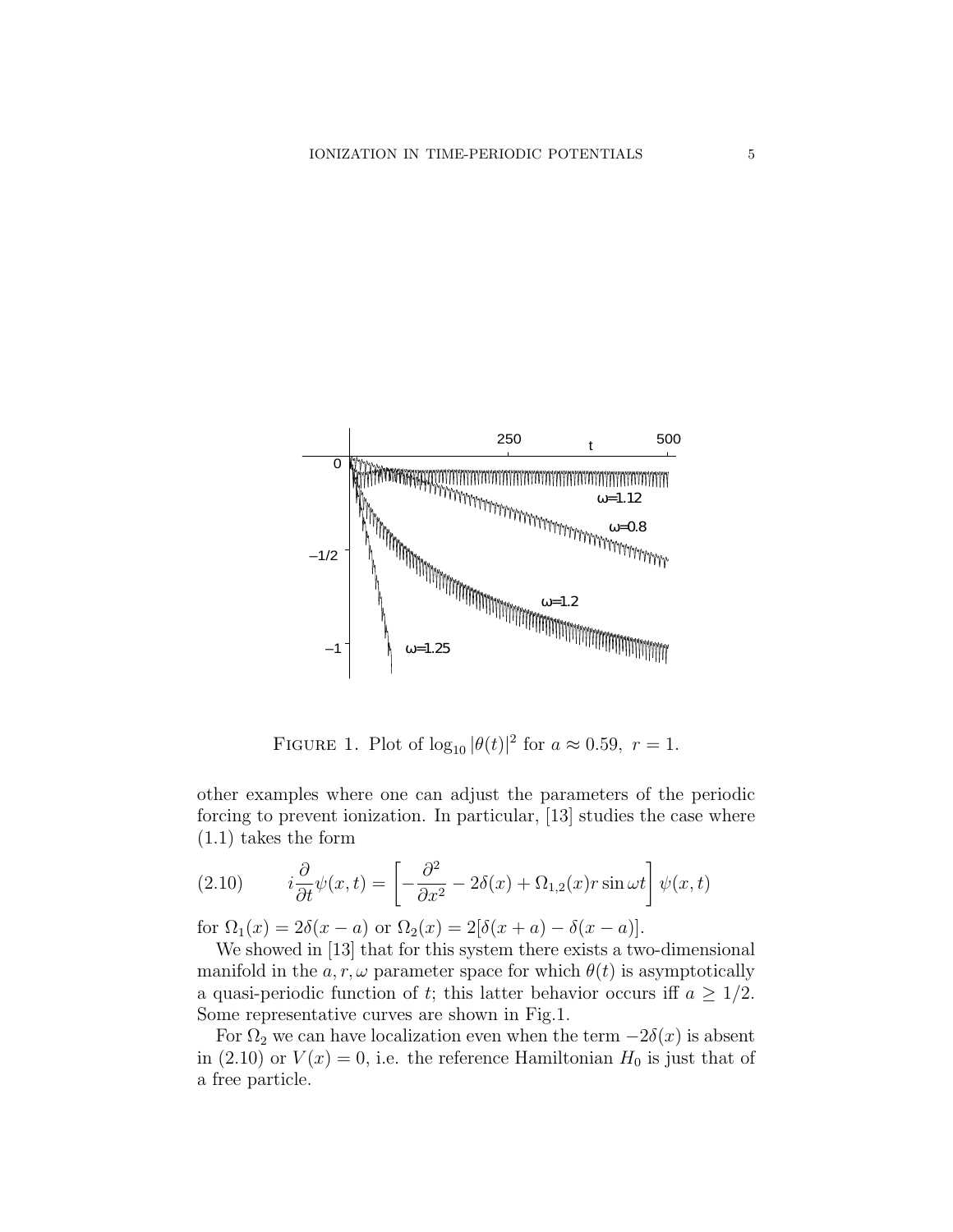We finally note that all cases where  $\theta(t) \nrightarrow 0$  are nonperturbative:  $\eta(t)$  cannot be made arbitrarily small. This is consistent with perturbation theory, including the Fermi Golden Rule, proven under certain assumptions in [4, 14]. Note also that in Fig. 1 only the cases  $\omega = 0.8$ and  $\omega = 1.25$  correspond (aside from wiggles) to an exponential decay of  $|\theta(t)|^2$ , a form generally assumed on the basis of perturbation theory.

#### 3. New results for general interactions

Consider now the general one-dimensional equation  $(1.1)$  with V and  $\Omega$  compactly supported and continuous, and  $\eta(t) = \sin \omega t$ .

**Theorem 5.** Assume  $\Omega > 0$  throughout the support of V. Then

(3.1) 
$$
\lim_{t \to \infty} \mathcal{P}_B(t) = 0
$$

Our techniques allow us in fact to find the full asymptotic expansion of  $\psi(x, t)$ , including the exponentially small corrections. More generally, if  $\psi(0, x)$  is continuous and compactly supported then

**Theorem 6.** For  $t > 0$  there exist  $N \in \mathbb{N}$  and  $\{\Gamma_k\}_{k \leq N}$ ,  $\{F_{\omega;k}(t,x)\}_{k \leq N}$ ,  $2\pi/\omega$ -periodic functions of t, such that

(3.2) 
$$
\psi(t,x) = H_{\omega}(t,x) + \sum_{k=1}^{N} e^{-\Gamma_k t} F_{\omega;k}(t,x)
$$

with  $\Re\Gamma_k > 0$  for all  $k \leq N$ , and

(3.3) 
$$
H_{\omega}(t,x) = \sum_{j\in\mathbb{Z}} e^{ij\omega t} h_j(t,x)
$$

and  $h_i(t, x)$  have Borel summable power series in t,

(3.4) 
$$
h_j(t,x) = \mathcal{LB} \sum_{k \ge 3} h_{kj}(x) t^{-k/2}
$$

In particular,  $H_{\omega}(t,x) = O(t^{-3/2}), t \to \infty$ . The operator  $\mathcal{LB}$  (Laplace-Borel) stands for generalized Borel summation [7]. The representation  $(3.2)$  generalizes  $(2.3)$ .

Remark. In (3.2), Borel summability can be briefly stated as follows. We have

$$
h_j(t, x) = \int_0^\infty F_j(\sqrt{p}, x) e^{-pt} dp \sim \sum_{k \ge 3} h_{kj}(x) t^{-k/2}, t \to +\infty
$$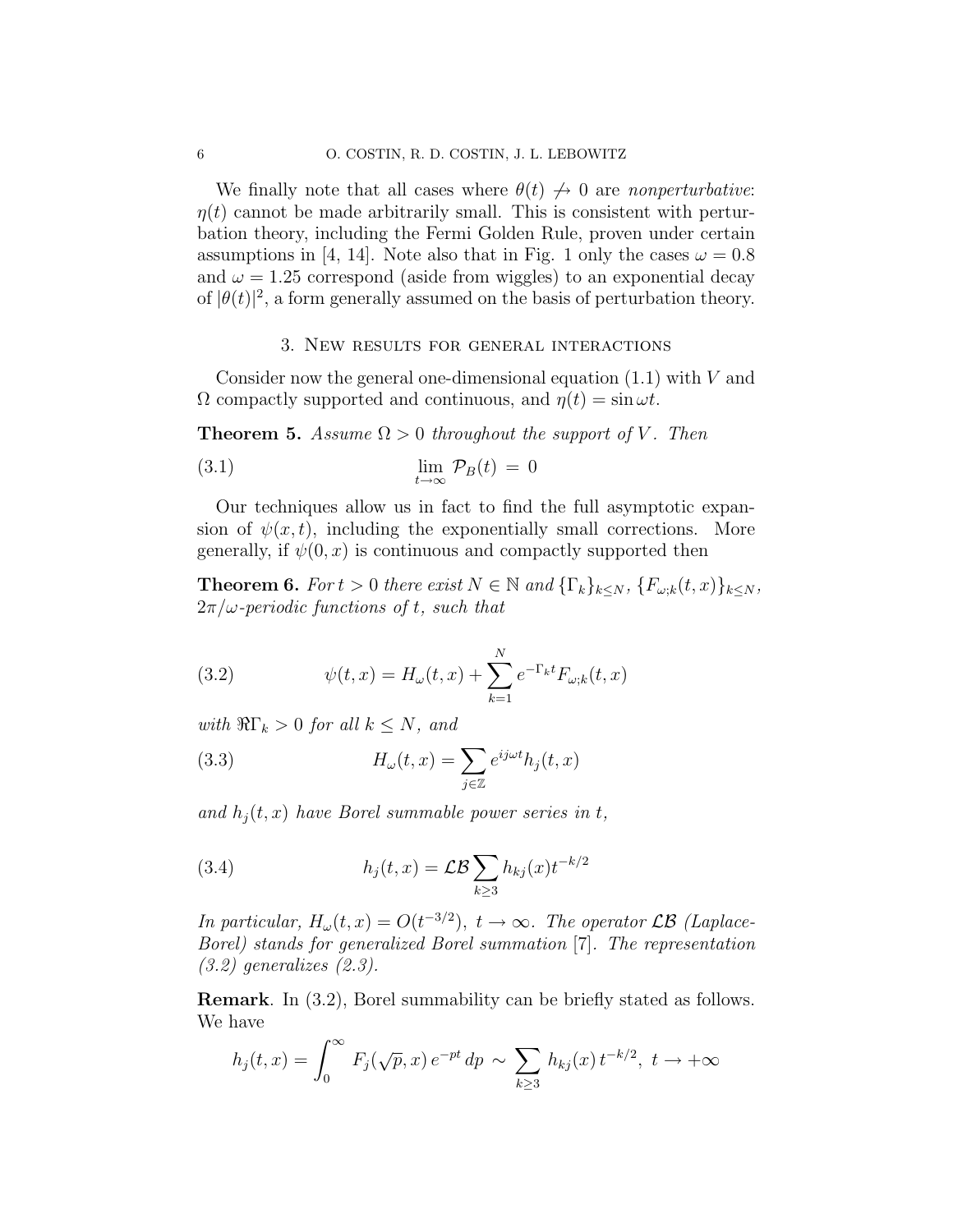The functions  $F_j(s, x)$  are analytic in s in a neighborhood of  $\mathbb{R}^+$  and for any  $B \in \mathbb{R}$  there exist constants  $K_1, K_2$  such that for all j and  $p \in \mathbb{R}^+,$ 

$$
\sup_{p\geq 0; |x| < B} |F_j(\sqrt{p}, x)e^{-K_2|p|}| \leq (K_1)/(j!)^2
$$

so the function series (3.3) is rapidly convergent. Notes.

- (1) It follows easily from  $(3.2)$ – $(3.4)$  that  $\mathcal{P}_B(t)$  also has a Borel summed transseries representation.
- (2) Our present method does not provide a simple link between N and the parameters of the problem.
- (3) Theorems 5 and 6 can be extended to  $\eta(t)$  a trigonometric polynomial and to any compactly supported continuous  $\Omega \neq 0$ .
- (4) It is important for Theorem 5 that  $\Omega(x)$  be a function (not a distribution) as *counter-examples* show (see  $(2.10)$ ); see however §4.1.3 below.
- (5) The form of  $V(x)$  does not play an important role in the analysis.

3.1. Higher dimensions. Consider now equation (1.1) in 3 dimensions, with additional assumptions:

- $V(x) = V(|x|)$ .
- $\Omega(x) = \Omega(|x|)$ .
- $\Omega$  and V are compactly supported, and  $\Omega > 0$  throughout the support of  $V$ .
- $\bullet$   $\eta(t) = \sin \omega t$ .

**Theorem 7.** Under the above assumptions,  $(3.1)$  holds.

4. Nature of proofs in the general case

The proof of Theorem 5 is constructive and can be used in more general settings to determine ionization conditions (for which all  $\Re\Gamma_k$ ) are positive) [15].

The asymptotic expansion of  $P_B(t)$  is studied using Tauberian-type methods. The appropriate Tauberian duality for this problem is, as already indicated in §2, the Laplace-Inverse Laplace one (essential to modern exponential asymptotics and analyzability theory [6]).

Solutions of (1.1) are Laplace transformable, since the evolution is unitary, and  $\mathcal{L}\psi(x, \cdot)$  is analytic in the open right half plane. Regularity of  $\mathcal{L}\psi$  is then studied using *generalizations of the Fredholm alternative* to functions with singularities.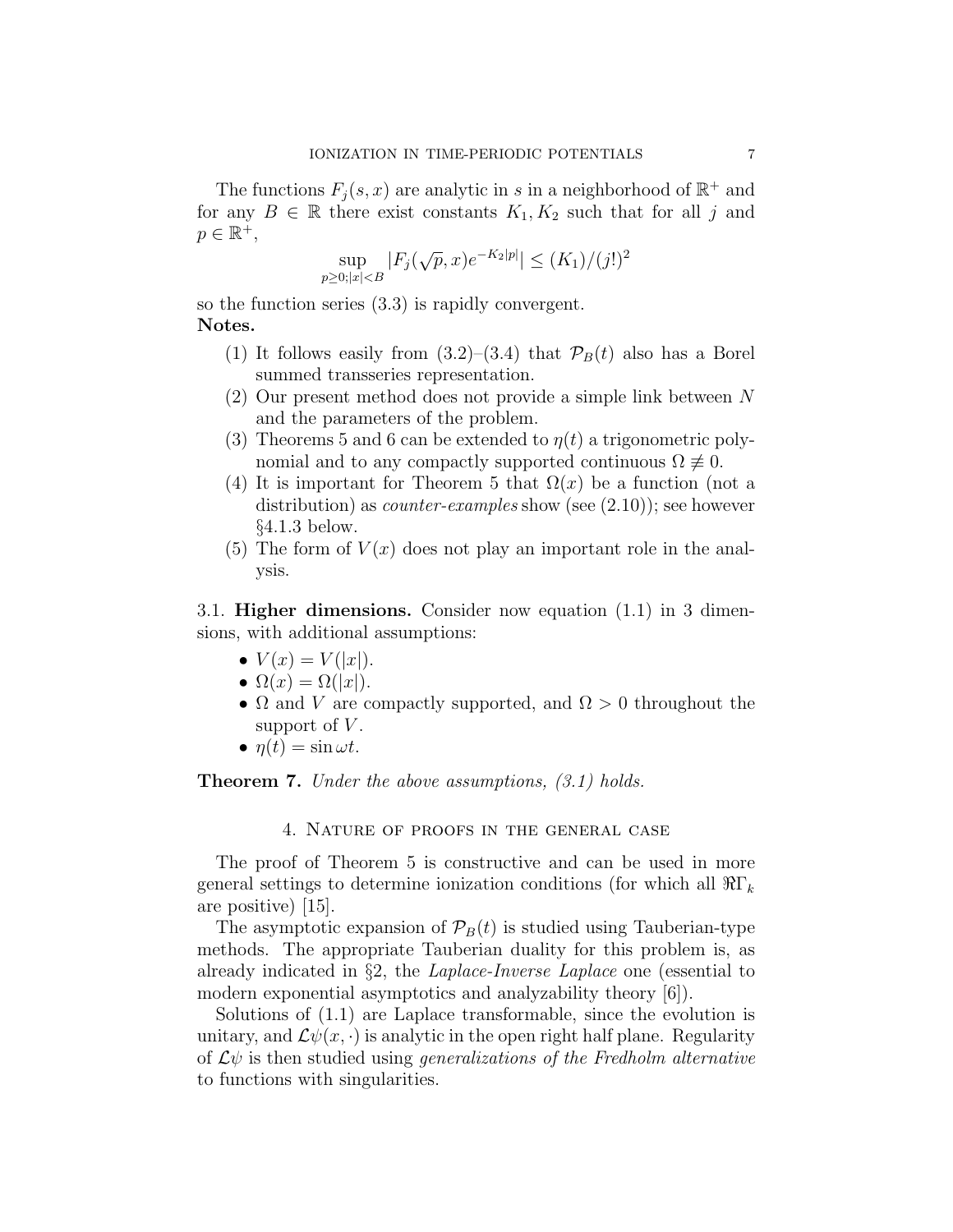

### FIGURE 2

In Fig. 2 we illustrate the actual structure of singularities of  $\mathcal{L}\psi$  for the model  $(2.1)$ ,  $(2.2)$ . There are infinitely many square-root branch points on the imaginary line and infinitely many poles, equally spaced. These determine the transseries (2.3).

# 4.1. Analytic properties of  $\mathcal{L}\psi$ . Using the notation

 $y_n(x) \equiv y_n(x;\sigma) = \mathcal{L}\psi(x,p)$ , for  $p = i(n\omega+\sigma)$ ,  $n \in \mathbb{Z}$ ,  $\Re \sigma \in [0,\omega)$ we get a coupled system of differential equations

$$
-y''_n + (V + n\omega + \sigma)y_n = -i\Omega \Big[y_{n+1} - y_{n-1}\Big] + \psi(x, 0) \quad , \ n \in \mathbb{Z}
$$

which can be written as a system of integral equations

(4.1)  $y_n = \mathcal{K}_n(\sigma) [y_{n+1} - y_{n-1}] + f_{0:n} , n \in \mathbb{Z}$ where  $\mathcal{K}_n(\sigma)$  is the the resolvent:

$$
\mathcal{K}_n(\sigma)g = \frac{\phi_n^+(x)}{W_n} \int_{-\infty}^x \phi_n^-\Omega g \, ds + \frac{\phi_n^-(x)}{W_n} \int_x^\infty \phi_n^-\Omega g \, ds
$$

The  $\phi_n^{\pm}$  are the solutions of  $-\psi'' + (V + n\omega + \sigma)\psi = 0$ , which decay at  $\pm\infty$  respectively and  $W_n$  is their Wronskian.

We write the system (4.1) as

$$
(4.2)\t\t Y = \mathcal{K}(\sigma)Y + F
$$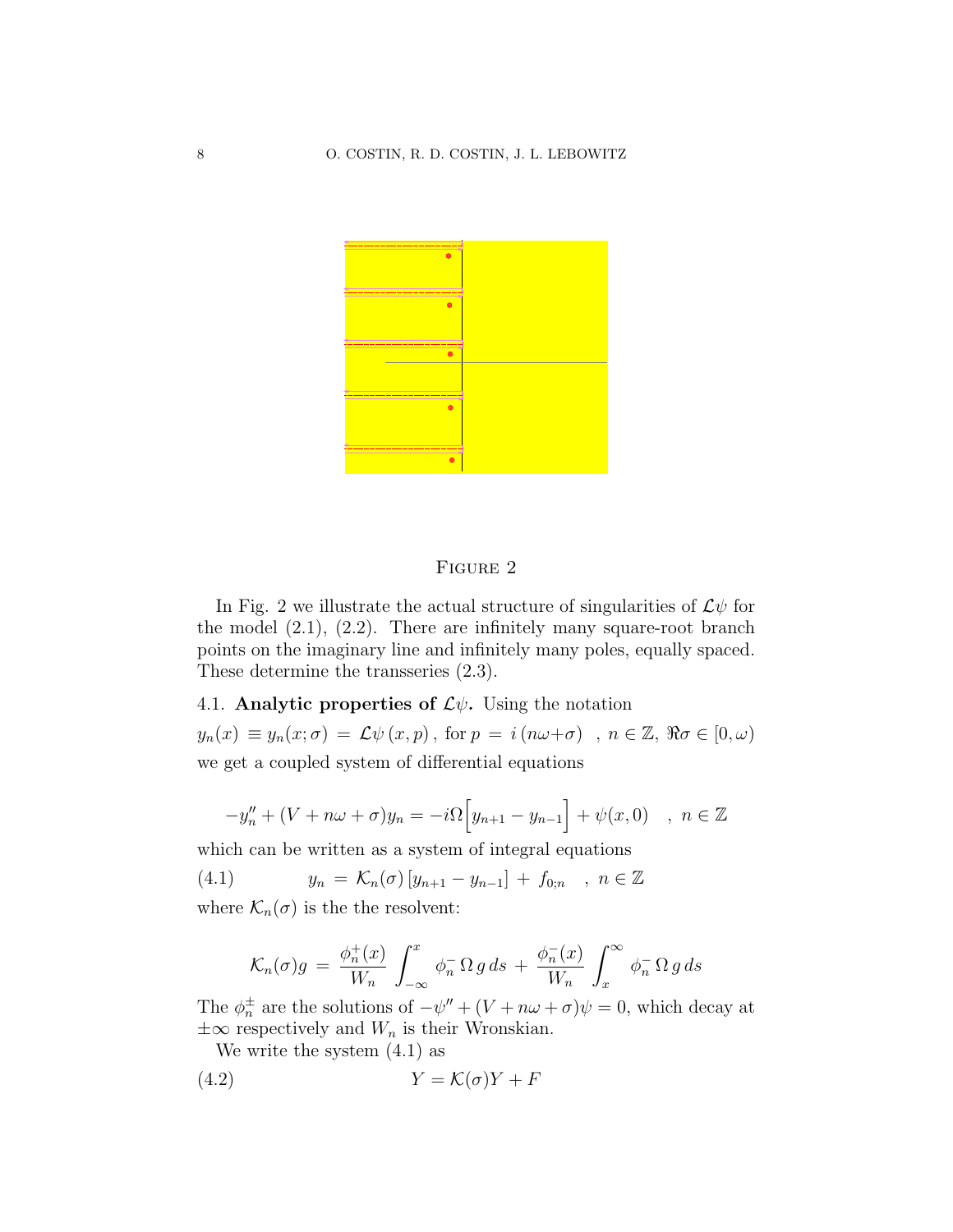and treat (4.2) as a fixed point problem in the Hilbert space

$$
\mathcal{H} = L^2(\text{supp }\Omega) \otimes l^2(\mathbb{Z}, \langle n \rangle^{3/2})
$$

(supp  $\Omega$  is compact) where  $l^2(\mathbb{Z},\langle n\rangle^{3/2})$  denotes the Hilbert space of sequences  $Y = \{y_n\}_{n \in \mathbb{Z}}$  with the norm

$$
||Y||^2 = \sum_{n} (1+|n|)^{3/2} |y_n|^2
$$

(the weight  $|n|$ )<sup>3/2</sup> is natural for this problem, and at the same time ensures suitable decay). It is relatively easy to see that the operator  $\mathcal{K}(\sigma)$  is compact (wherever well defined) and depends analytically on  $\sigma$  if  $\Im(\sigma) < 0$ .

We need to understand the singularities of  $\mathcal{L}\psi(x,p)$  for  $\Re p \leq 0$ , hence of  $y_n(x;\sigma)$  for  $\Im(\sigma) \geq 0$ . Possible sources of singularities are:

- (1) Discrete spectrum of the time-independent Hamiltonian  $H_0$  (the values of  $\sigma$  for which  $W_n = 0$ ). These give rise to poles of  $\mathcal{K}(\sigma)$ and can only occur if  $\sigma$  is real. It turns out that at such points Y is analytic (unless  $\Omega \equiv 0$ ).
- (2) The bottom of the continuous spectrum at  $\sigma = 0$  generates branch-points of  $Y$ .
- (3) The noninvertibility of  $I \mathcal{K}(\sigma)$  gives rise to poles in Y.

The points of noninvertibility of  $I-\mathcal{K}(\sigma)$  are crucial for the regularity of  $Y = Y(x; \sigma)$  required for ionization.

For  $\Im(\sigma) < 0$  it is not difficult to show, using the self-adjointness of the Hamiltonian, that  $I - \mathcal{K}(\sigma)$  is invertible with an analytic inverse. The same clearly holds for small  $\Omega$ , since then the norm of the operator  $\mathcal{K}(\sigma)$  is also small. This in turns shows that ionization occurs whenever the forcing is small enough.

Our methods and results are however aimed at the case where the periodic forcing  $H_1$  is not small. In this case it can happen that  $I-\mathcal{K}(\sigma)$ does not have an analytic inverse at certain points with  $\Im(\sigma) = 0$ . This is exactly what happens in the examples in §2 when  $\theta(t) \nrightarrow 0$ .

After some algebraic manipulations it can be shown that noninvertibility of  $I - \mathcal{K}(\sigma)$  implies the existence of a nontrivial  $L^2$  solution of the system

$$
-y''_n + (V + n\omega + \sigma)y_n = -i\Omega(y_{n+1} - y_{n-1}) \quad (n \in \mathbb{Z}^-)
$$
  
(4.3) 
$$
|y_n| + |y'_n| = 0 \text{ outside } \text{supp}(\Omega)
$$

(such a y would imply the existence of a Floquet eigenvalue). Intuitively it is clear that (4.3) should entail  $y_n = 0$  as the system (4.3) is overdetermined.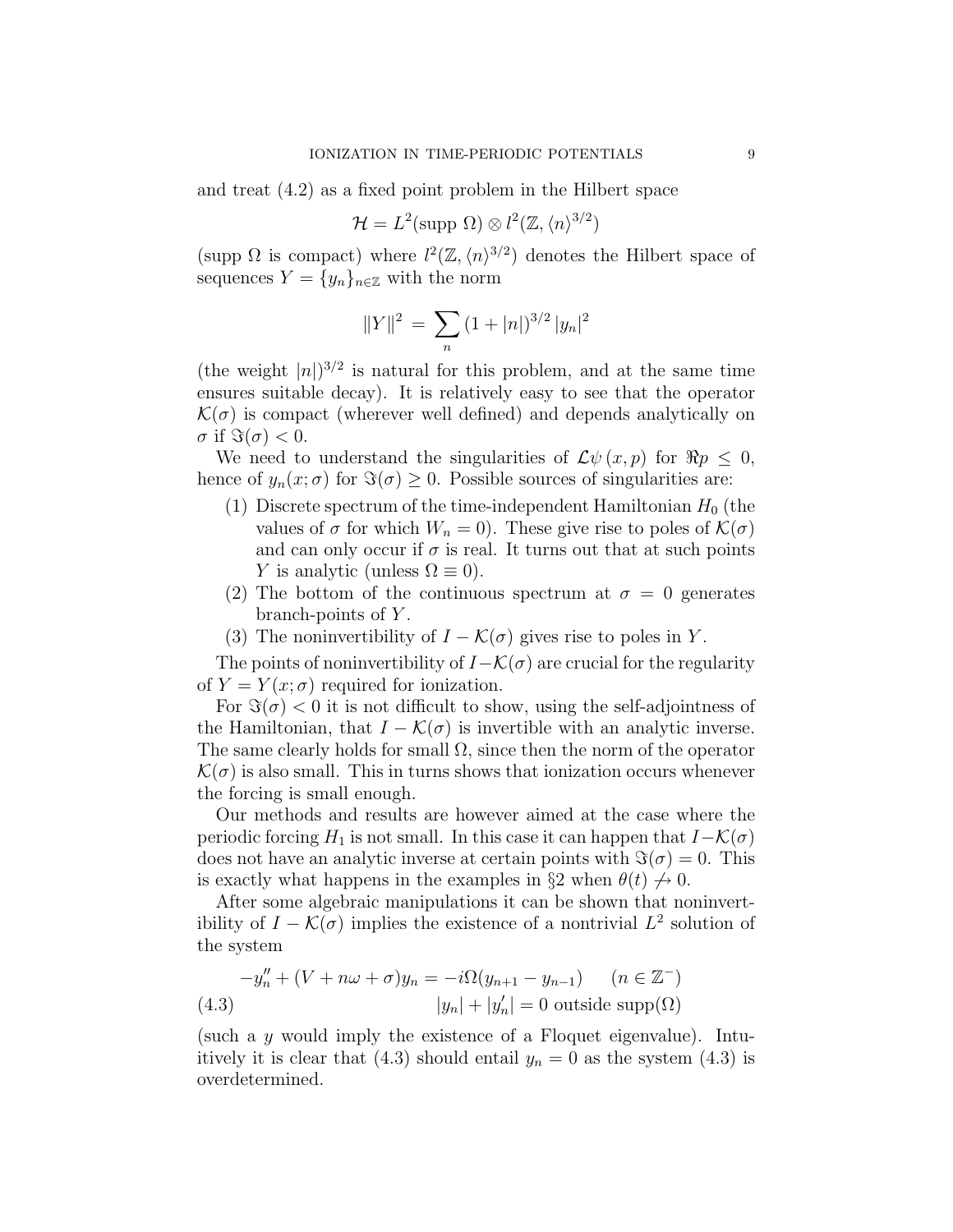We prove that indeed  $y = 0$  under our assumptions. We assume, for definiteness and without loss of generality, that  $supp(\Omega) = [0, 1]$ . We show that solutions of (4.3) which are zero for  $x \leq 0$  cannot be zero at  $x=1$ .

The key result is the following Lemma.

**Lemma 8.** Assume there exists a nonzero solution of  $(4.3)$  in the space  $L^2([0,1]) \otimes l^2(\mathbb{Z}, \langle n \rangle^{3/2})$  with  $|y_n(0)| + |y_n'(0)| = 0$  for  $n < 0$ . Then there exist  $n_0$  and C such that

(4.4) 
$$
y_{n+n_0} = \frac{\left(\int_0^x \sqrt{\Omega(s)}ds\right)^{2|n|}}{(2|n|)!} \Omega^{-\frac{1}{4}}(1+o(1)) \ (n \to -\infty)
$$

uniformly on  $[0, 1]$ .

The proof of Lemma 8 is done by rigorous WKB (see also [16]).

Relation (4.4) precludes  $y_n(1) = 0$  for large enough  $-n$ . This in turn shows that the operator  $I - K(\sigma)$  is invertible and the solution of (4.2) is analytic away from the discrete spectrum of  $H_0$ .

\*

Completion of the argument: Analysis of other singularities.

4.1.1. Discrete spectrum of V. Extended versions of Fredholm's alternative that we construct show that nonexistence of solutions of (4.6) implies regularity at the discrete spectrum of V, i.e. for values of  $\sigma$  at which  $W_n = 0$ .

4.1.2. The bottom of the continuous spectrum of V. For  $\sigma = 0$  similar arguments and an appropriate version of the Fredholm alternative show that √

$$
y_n(x; is) = A_n(x; s)\sqrt{s - n\omega} + B_n(x; s)
$$

with  $A_n$ ,  $B_n$  analytic in s on  $((n-1)\omega, (n+1)\omega)$ . Deformation of contour provides now the proof of Borel summability of the transseries.

4.1.3. Distributional  $\Omega$ . We proved that Theorem 5 also holds if  $\Omega$  is a sum of delta functions:

(4.5) 
$$
\Omega(x) = \sum_{j=1}^{J} \Omega_j \, \delta(x - x_j), \quad 0 < x_1 < x_2 < \dots < x_J < 1
$$

provided  $\max_{j \leq J} \{x_{j+1} - x_j\}$  is small enough (note that this is not the case in the example (2.10)).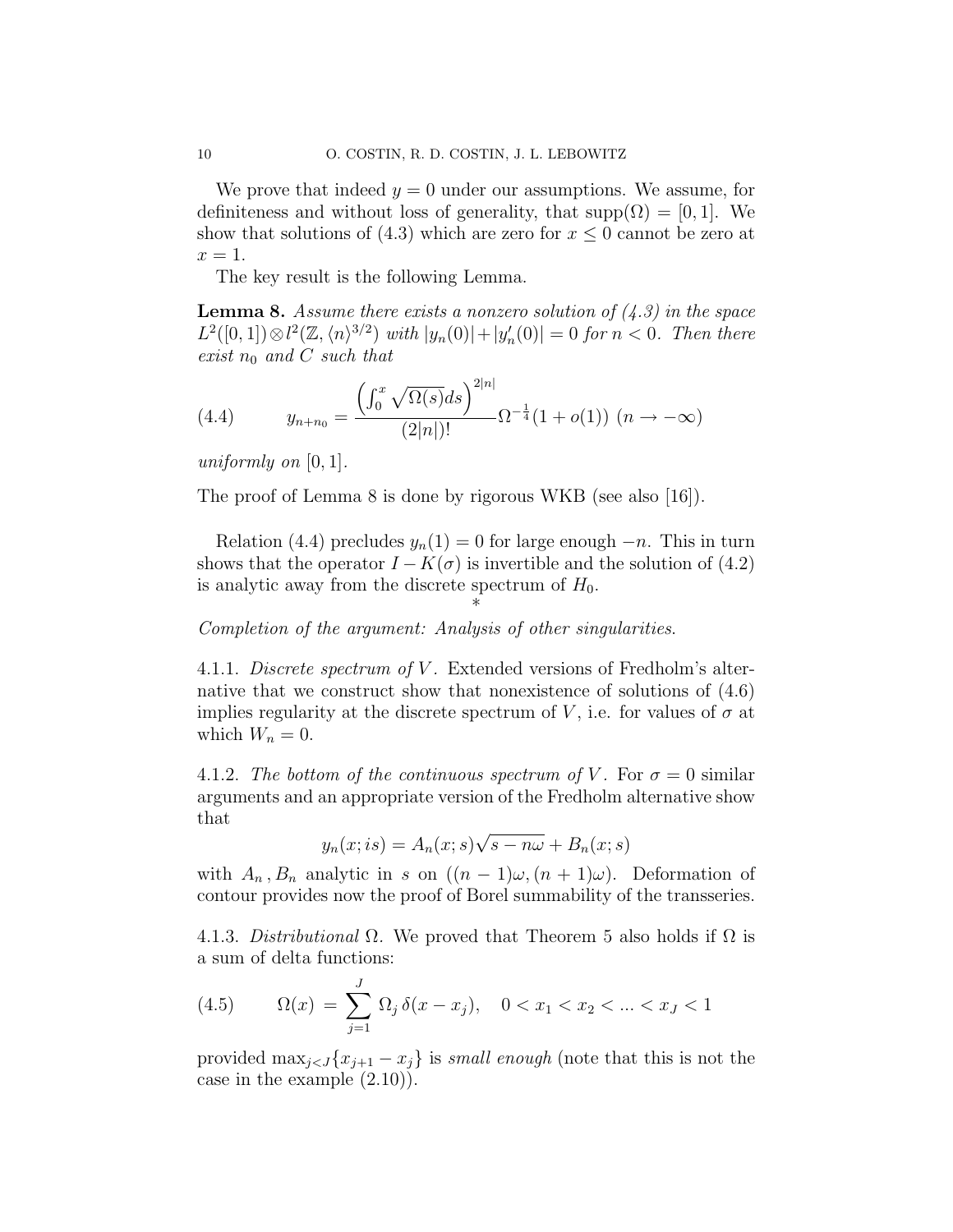4.1.4. More general approach to the problem of invertibility of  $I-\mathcal{K}(\sigma)$ . This problem can be reformulated in terms of analytic properties an associated (generating function)  $Y(x, z)$  satisfying the equation

(4.6) 
$$
-\frac{\partial^2 Y}{\partial x^2} + z \frac{\partial Y}{\partial z} + z \Omega(x)Y = 1 + \gamma(x, z; Y)
$$

with  $Y(0, z) = Y_x(0, z) = Y(1, z) = Y_x(1, z) = 0$ 

where  $\gamma(x, z; Y)$  is small in a precise sense.

In this setting, existence of some j with  $\Gamma_i = 0$  (thus absence of ionization) implies that the problem  $(4.6)$ , which is again overdetermined, has a solution Y which is entire in z. The solution Y can however be controlled by an extension of WKB methods in a more convenient way than the infinite system of ODEs (4.3).

4.2. Higher-dimensional cases. The proof follows the same lines as in the one-dimensional problem after using spherical symmetry to decouple the radial part of the Schrödinger equation. The differences with respect to one-dimension are the following. The form of the asymptotic expansion (4.4) is more complicated, since the radial equation is singular at  $r = 0$  and in the WKB-like expansion Bessel functions are used to uniformize the asymptotics. Secondly, at  $r = 0$  there is only one condition, boundedness of y; however the system remains overdetermined since, in addition, y has to vanish together with its radial derivative at the boundary of the support of  $\Omega$ . The rest of the proof goes through without important changes.

Acknowledgments. Work supported by NSF Grants 0100495, 0074924, DMR-9813268, and AFOSR Grant F49620-98-1-0207.

#### **REFERENCES**

- [1] C. Cohen-Tannoudji, J. Duport-Roc and G. Arynberg Atom-Photon Interactions, Wiley (1992).
- [2] H. L. Cycon, R. G. Froese, W. Kirsch and B. Simon, Schrödinger Operators, Springer-Verlag (1987).
- [3] B. Simon, Schrödinger, Operators in the Twentieth Century, Jour. Math. Phys. 41, 3523 (2000).
- [4] A. Soffer and M. I. Weinstein, Nonautonomous Hamiltonians, Jour. Stat. Phys. 93, 359–391 (1998).
- [5] J. Ecalle Fonctions Resurgentes, Publications Mathematiques D'Orsay, 1981
- $[6]$  J. Écalle in Bifurcations and periodic orbits of vector fields NATO ASI Series, Vol. 408, 1993
- [7] O. Costin On Borel summation and Stokes phenomena for rank one nonlinear systems of ODE's Duke Math. J. Vol. 93, No 2: 289–344, 1998